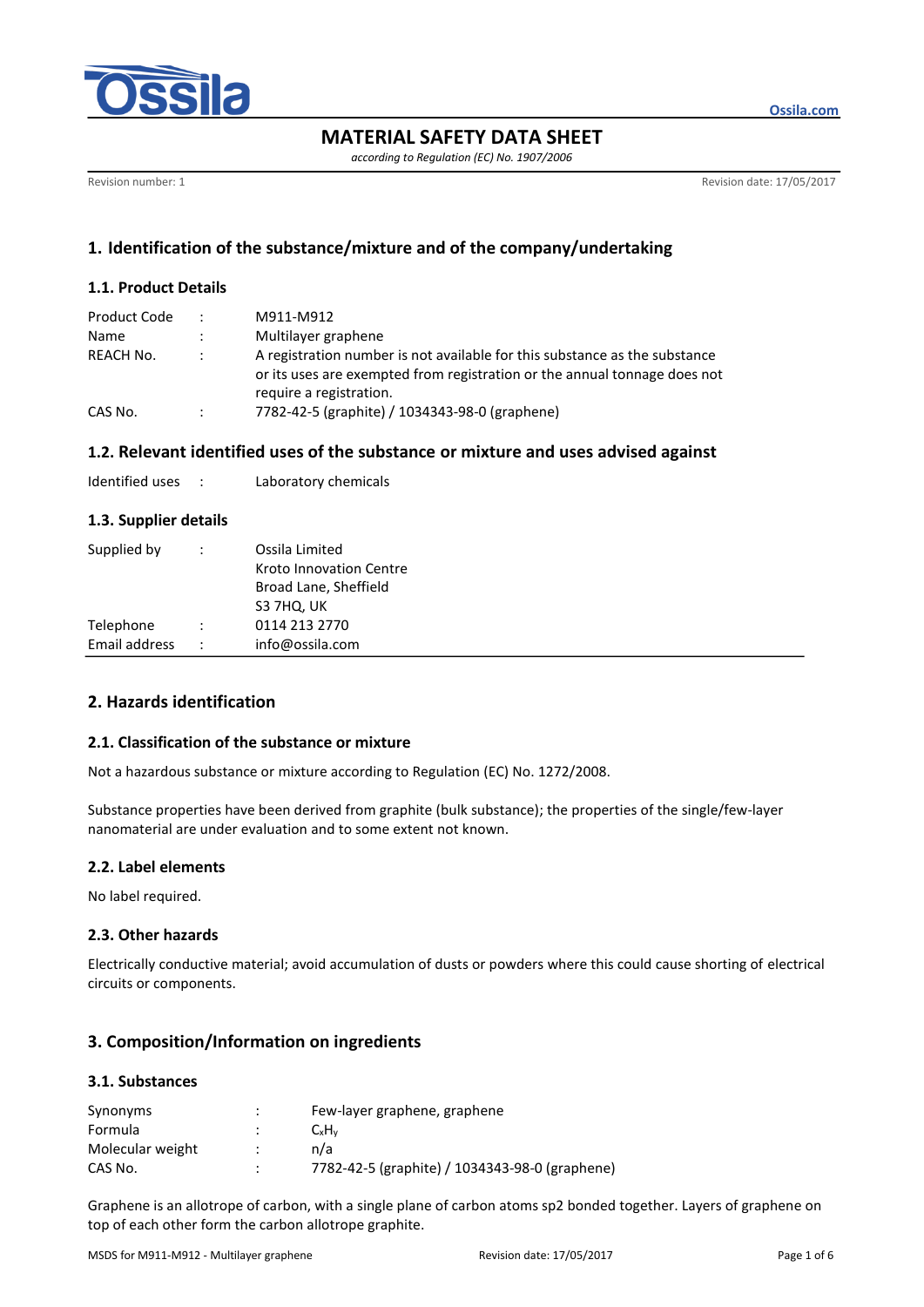No components need to be disclosed according to the applicable regulations.

# **4. First aid measures**

#### **4.1. Description of first aid measures**

#### **After Inhalation**

If inhaled, remove to fresh air. If not breathing give artificial respiration. Call a physician.

#### **After skin contact**

In case of skin contact, wash with soap and flush with copious amounts of water for at least 15 minutes. Remove contaminated clothing and shoes. Call a physician.

#### **After eye contact**

In case of contact with eyes, flush with copious amounts of water for at least 15 minutes. Assure adequate flushing by separating the eyelids with fingers. Call a physician.

#### **After Ingestion**

If swallowed, wash out mouth with water. Call a physician.

#### **4.2. Most important symptoms and effects, both acute and delayed**

The most important known symptoms and effects are described in section 11.

### **4.3. Indication of any immediate medical attention and special treatment needed**

Contact a poison centre immediately in case of ingestion or inhalation of a large amount of product. No specific treatment.

# **5. Fire fighting**

#### **5.1. Extinguishing media**

**Suitable extinguishing media**: Dry chemical, alcohol-resistant foam, carbon dioxide or water spray. Consult with local fire authorities before attempting large scale fire fighting operations.

#### **5.2. Special hazards arising from the substance of mixture**

**Hazardous combustion products:** Carbon oxides.

#### **5.3. Advice for firefighters**

Wear a self-contained breathing apparatus in pressure-demand, MSHA/NIOSH (approved or equivalent), and full protective gear.

# **6. Accidental release measures**

#### **6.1. Personal precautions, protective equipment and emergency procedures**

Wear personal protective equipment (section 8). Avoid dust formation. Ensure room is well ventilated.

#### **6.2. Environmental precautions**

Do not let product enter drains.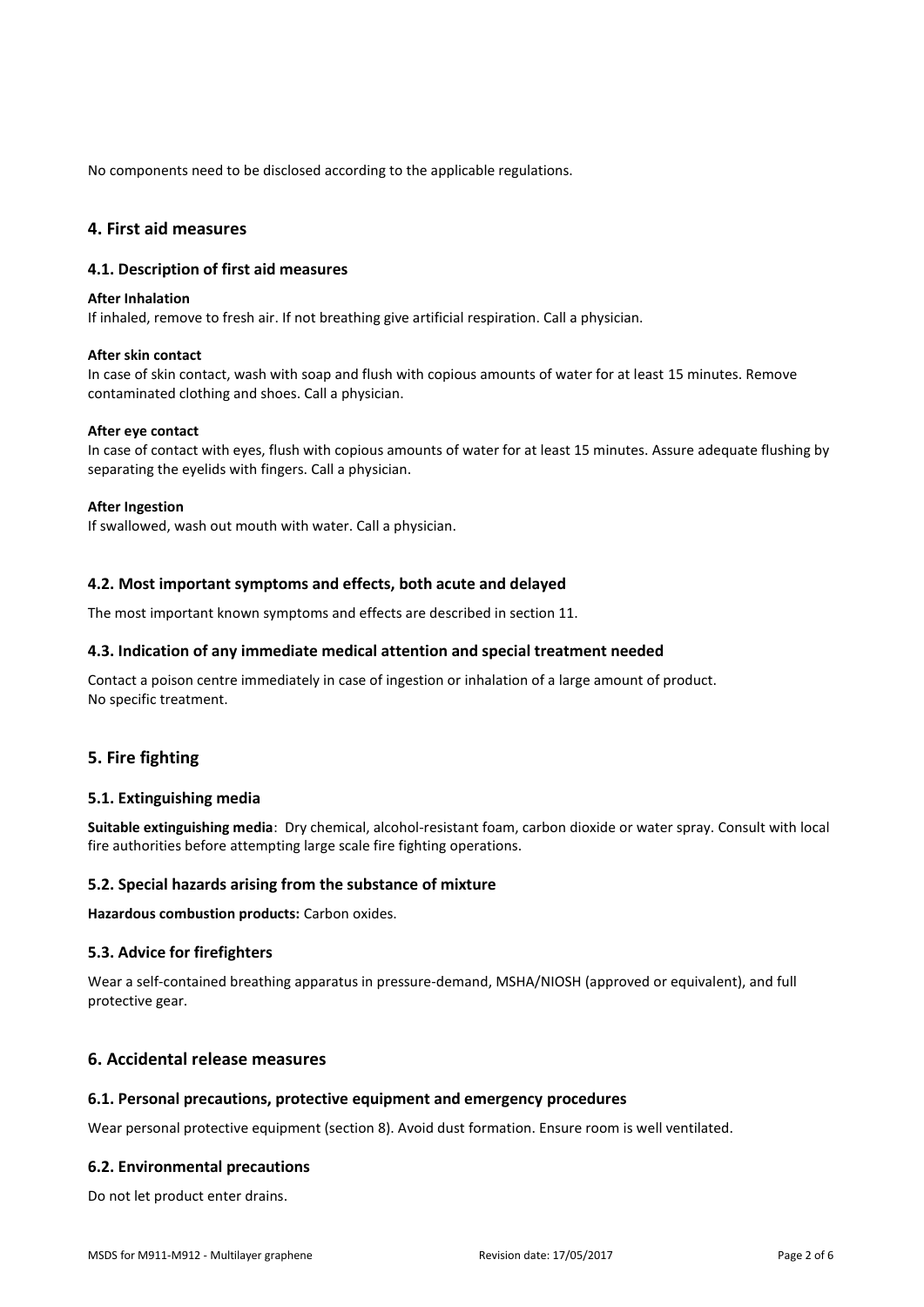# **6.3. Containment and cleaning:**

Contain and clean up spill if safe to do so using an electrically protected vacuum cleaner or by wet-brushing. Dispose of dry waste in closed container for proper disposal according to local regulations.

# **7. Handling and storage**

### **7.1. Precautions for safe handling**

Avoid formation of dust and aerosols. Provide exhaust ventilation in places where dust is formed.

#### **7.2. Conditions for safe storage, including any incompatibilities**

Store in a cool, dry and well-ventilated place inside of a tightly sealed container. Reseal containers that have been opened and keep upright to prevent leakage.

#### **7.3. Specific end uses**

Use in laboratories.

# **8. Exposure controls / Personal protection**

### **8.1. Control parameters**

### **Exposure limit sources**

UK – EH40 Workplace Exposure Limits (WEL).

#### **Components with workplace control parameters**

| Component                  | CAS#      | Control parameters        |  |
|----------------------------|-----------|---------------------------|--|
| Graphite – inhalable dust  | 7782-42-5 | $10 \text{ mg/m}$ 3 (TWA) |  |
| Graphite – respirable dust | 7782-42-5 | 4 mg/m3 (TWA)             |  |

TWA - time weighted average; STEL - Short Term Exposure Limit

Inhalable dust is the fraction of material that is available for deposition in the respiratory tract; respirable dust is the fraction that penetrates the gas exchange region of the lung.

#### **Biological occupational exposure limits**

This product does not contain any hazardous materials with biological limits.

#### **8.2. Exposure controls**

#### **Engineering measures**

Handle in accordance with good industrial engineering/laboratory practices for hygiene and safety. Ensure eyewash stations and safety showers are close to the laboratory workstation. Ensure good general ventilation is present when handling the product.

### **Personal protective equipment**

**Eyes:** Wear safety glasses with side-shields conforming to appropriate government standards such as NOISH (US) or EN166 (EU).

**Skin**: Handle with appropriate gloves and use proper glove removal technique to avoid skin contact. Dispose of gloves in accordance with applicable laws. Wash and dry hands.

The selected protective gloves have to satisfy the specifications of EU Directive 89/686/EEC and the standard EN 374 derived from it.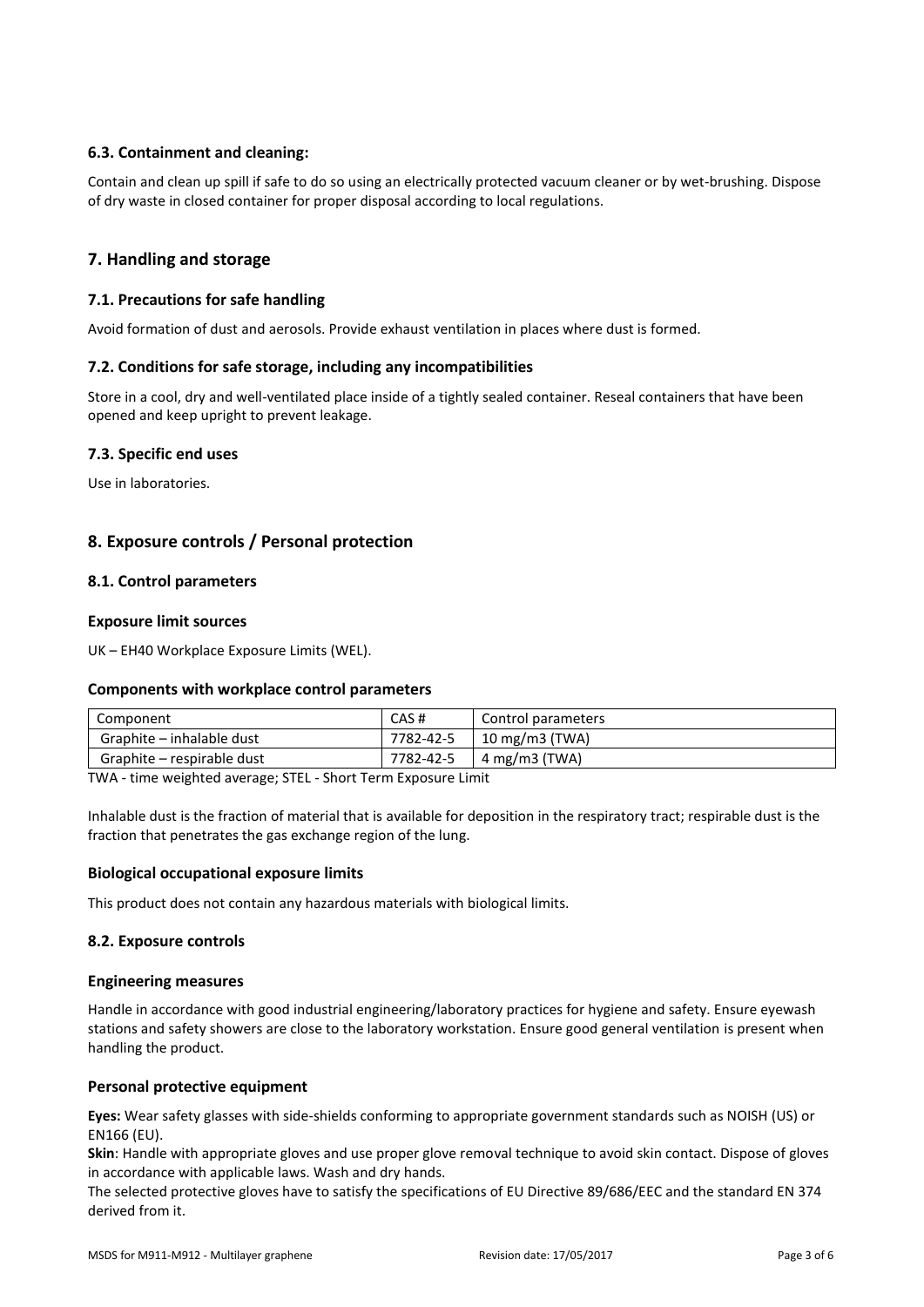**Clothing:** Wear complete suit protecting against chemicals; the type of equipment should be appropriate for the concentration and amount of dangerous substance used.

**Respirators:** Where protection from nuisance dusts is needed, use type N95 (US) or type P1 (EN 143) dust masks or those approved under appropriate government standards such as NIOSH (US) or CEN (EU).

#### **General hygiene measures**

Wash thoroughly after handling. Wash contaminated clothing before reuse.

# **9. Physical and chemical properties**

#### **9.1. Information on basic physical and chemical properties**

| Appearance                             | Black/grey powder/flakes |
|----------------------------------------|--------------------------|
| Odour                                  | Odourless                |
| Odour threshold                        | No data available        |
| рH                                     | No data available        |
| Melting/freezing point                 | No data available        |
| Boiling point/range                    | No data available        |
| Flash point                            | No data available        |
| <b>Evaporation rate</b>                | No data available        |
| Flammability                           | No data available        |
| <b>Explosive limits</b>                | No data available        |
| Vapour pressure                        | No data available        |
| Vapour density                         | No data available        |
| Relative density                       | No data available        |
| Solubility(ies)                        | No data available        |
| Partition coefficient: n-octanol/water | No data available        |
| Autoignition temperature               | No data available        |
| Decomposition temperature              | No data available        |
| Viscosity                              | No data available        |
| <b>Explosive properties</b>            | No data available        |
| Oxidising properties                   | No data available        |
|                                        |                          |

# **9.2. Other safety information**

No data available.

# **10. Stability and reactivity**

### **10.1 Reactivity**

No data available.

### **10.2. Chemical stability**

Stable under normal temperatures and pressures under recommended storage conditions.

#### **10.3. Possibility of hazardous reactions**

No data available.

### **10.4. Conditions to avoid**

No data available.

### **10.5. Incompatible materials**

Strong oxidising agents.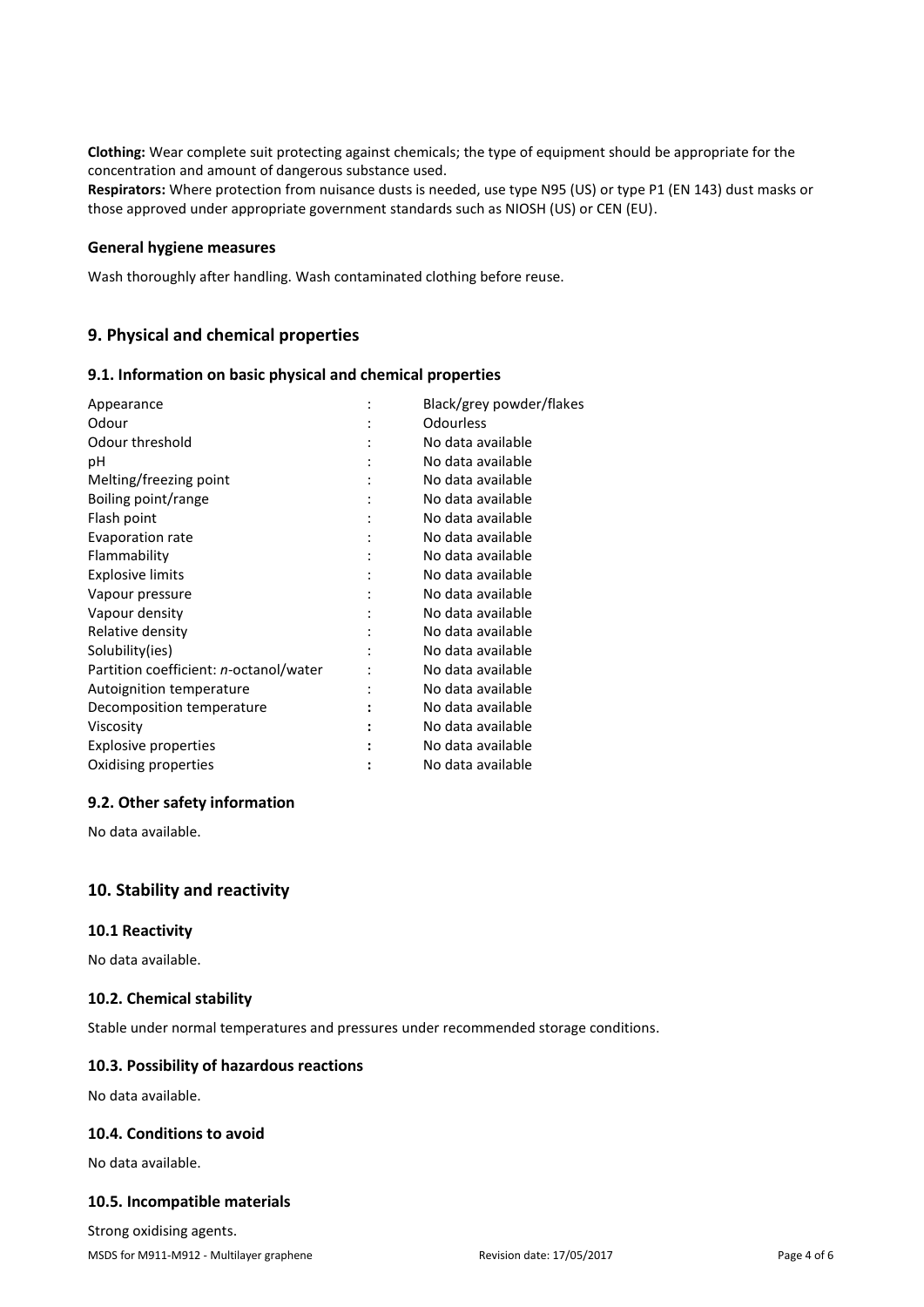### **10.6. Hazardous decomposition products**

No known hazardous decomposition products.

# **11. Toxicological information**

### **11.1. Information on toxicological effects**

**Acute toxicity** No data available. **Skin corrosion/irritation** No data available. **Serious eye damage/eye irritation** May cause eye irritation. **Respiratory or skin sensitization** May cause irritation to skin and respiratory tract. **Germ cell mutagenicity** No data available. **Carcinogenicity** IARC: No component of this product present at levels greater than or equal to 0.1% is identified as probable, possible or confirmed human carcinogen by IARC. **Reproductive toxicity** No data available. **Specific target organ toxicity - single exposure** No data available. **Specific target organ toxicity - repeated exposure** No data available. **Aspiration hazard** No data available. **Routes of exposure** Eye contact, ingestion, inhalation, skin contact. **Signs and Symptoms of Exposure** No data available.

To the best of our knowledge, the chemical, physical, and toxicological properties have not been thoroughly investigated.

# **12. Ecological information**

#### **12.1. Toxicity**

No data available.

#### **12.2. Persistence and degradability**

No data available.

#### **12.3. Bioaccumulative potential**

No data available.

#### **12.4. Mobility in soil**

No data available.

#### **12.5. Results of PBT and vPvB assessment**

PBT/vPvB assessment not available as chemical safety assessment not required/not conducted.